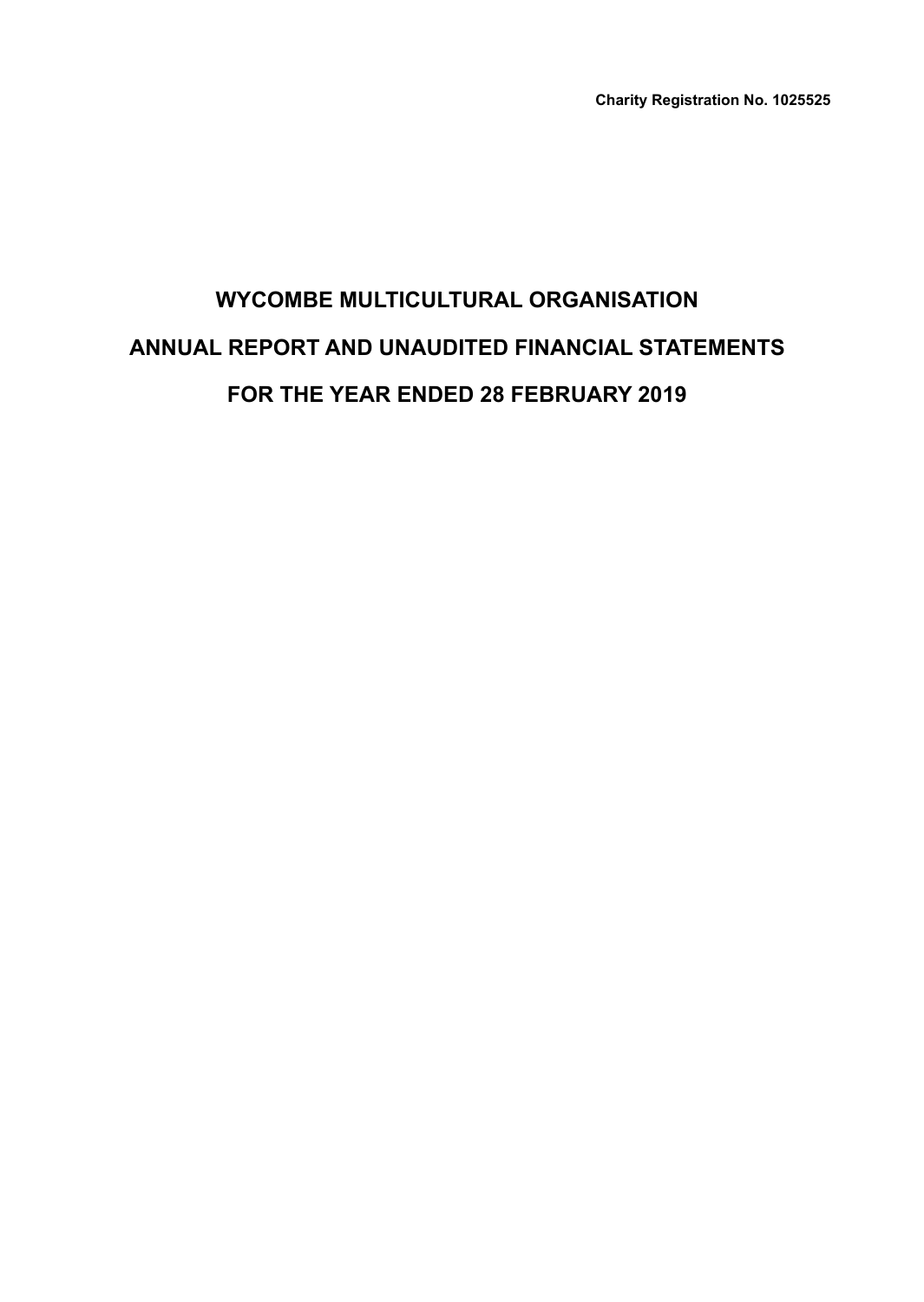### **LEGAL AND ADMINISTRATIVE INFORMATION**

| Dr T Adoh<br>Mr K Bonsu<br>Mr S Gould<br>Mr S Graham<br>Ms Y Hector<br>Mr R Mathias<br>Mr H Oriabure<br>Mr G Toney<br>Mrs G Tulloch |
|-------------------------------------------------------------------------------------------------------------------------------------|
| 1025525                                                                                                                             |
| <b>Hilltop Community Centre</b><br>Crest Road<br>High Wycombe<br><b>Bucks</b><br><b>HP11 1UA</b>                                    |
| <b>Wilkins Kennedy</b><br>The Mill House<br><b>Boundary Road</b><br>Loudwater<br>High Wycombe<br>Bucks.<br><b>HP10 9QN</b>          |
|                                                                                                                                     |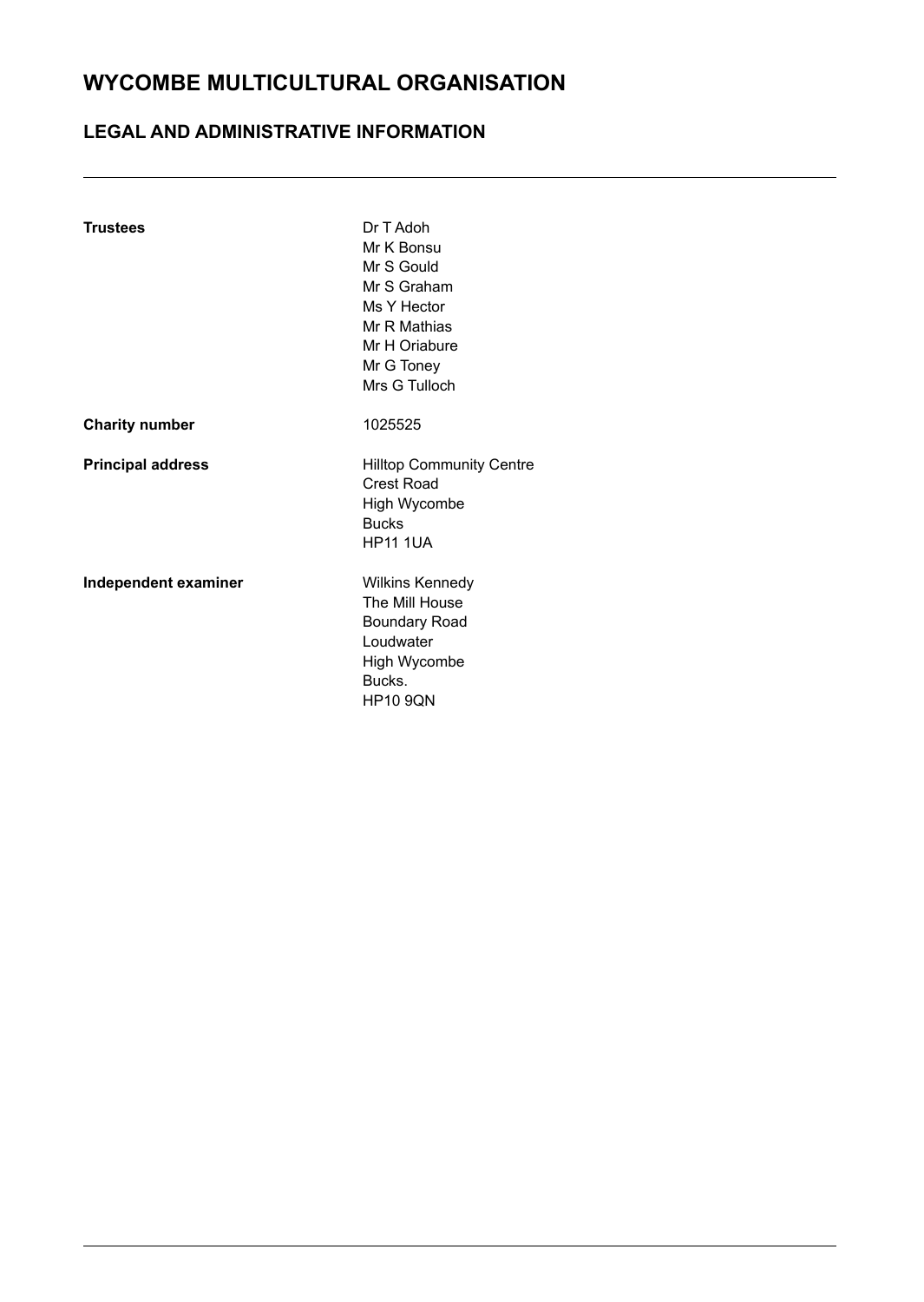### **CONTENTS**

|                                   | Page     |
|-----------------------------------|----------|
| Trustees report                   | $1 - 3$  |
| Independent examiner's report     | 4        |
| Statement of financial activities | 5        |
| <b>Balance sheet</b>              | 6        |
| Notes to the financial statements | $7 - 13$ |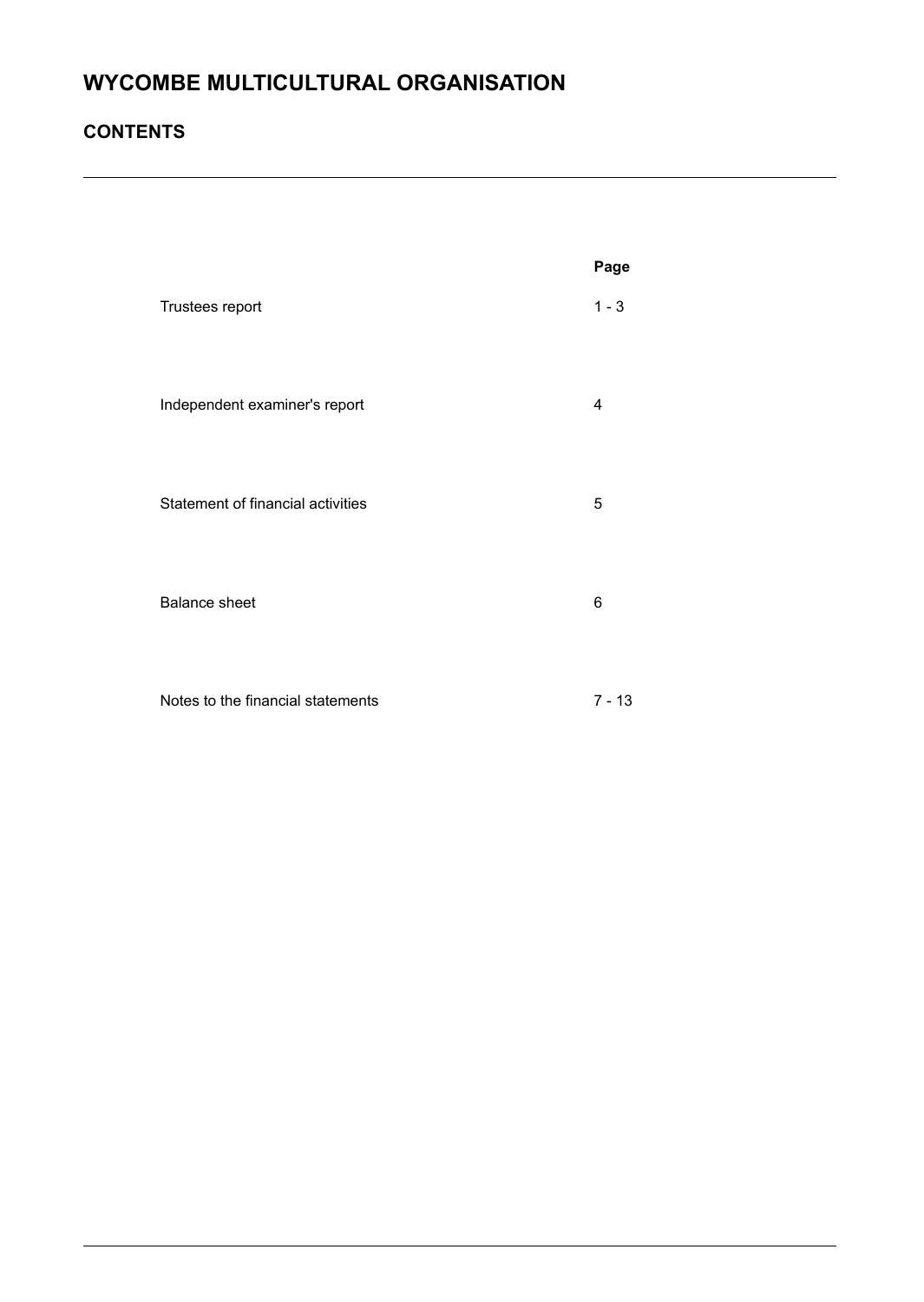### **TRUSTEES REPORT** *FOR THE YEAR ENDED 28 FEBRUARY 2019*

The trustees present their report and financial statements for the year ended 28 February 2019.

The financial statements have been prepared in accordance with the accounting policies set out in note 1 to the financial statements and comply with the charity's governing document, the Charities Act 2011 and "Accounting and Reporting by Charities: Statement of Recommended Practice applicable to charities preparing their accounts in accordance with the Financial Reporting Standard applicable in the UK and Republic of Ireland (FRS 102)" (as amended for accounting periods commencing from 1 January 2016)

#### **Objectives and activities**

The objectives of the charity are to:

Promote the benefit of the inhabitants of High Wycombe without distinction of sex or political, religious or other opinions by engaging the local authorities, voluntary organisations and the inhabitants in a common effort to advance education.

Provide space and facilities in the interest of social welfare for recreation and leisure time occupation with the object of improving condition of health and well-being of the said inhabitants.

Improve the range of activities, services and learning opportunities in High Wycombe.

Improve access for local people to the services and amenities that they need.

Create a cohesive community within the High Wycombe area.

Improve understanding and increase acceptance between different groups within the community.

Maintain a financially sustainable organisation that will remain active in the community for many years to come.

In setting our objectives and planning our activities, we have given careful consideration to the Charity Commissions' general guidance on public benefit.

#### **Aims**

The aim of the charity is to foster strong community cohesion within the High Wycombe area, whilst providing a comfortable community facility which helps promote the education, health and well-being of the inhabitants, through social and economic regeneration.

The charity strives to provide good facilities enabling the community to be brought together to access a variety of activities and services which help meets their educational, recreational and social needs.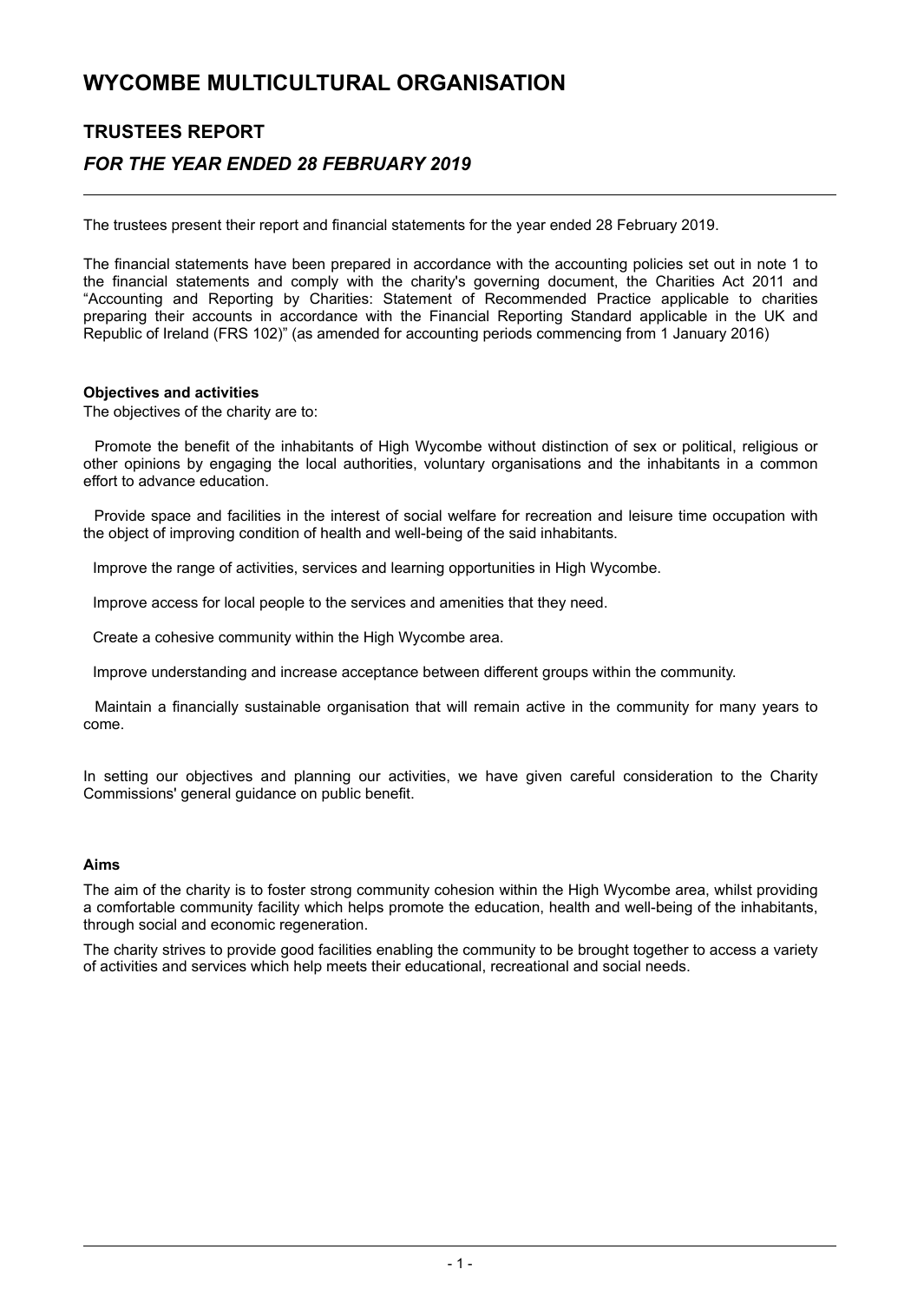# **TRUSTEES REPORT (CONTINUED)** *FOR THE YEAR ENDED 28 FEBRUARY 2019*

#### **Activities**

Through the Centre, WMCO is able to offer a range of activities and services by working with local people, partner organisations and agencies. These include education and training such as our supplementary Saturday school for young people's learning and personal development, training for young adults with learning difficulties who would not otherwise access employability opportunities; health activities around young people's obesity, stroke awareness/prevention, lung clinic and diabetes course; sports and fitness such as self-defence classes, Tai-chi and Kick-boxing.

The charity helps to reduce loneliness and enhance confidence through arts and multi-cultural events and celebrations, theatre rehearsals, social events for elders and the whole community, and baby and toddler activities from play groups to baby sing and sign and soft play.

The charity also supports local people to come together, socially or in monthly meetings to help shape the future plans of the Centre. The charity encourages residents and users to volunteer - which supports them in creating new friendships and becoming more engaged with their community. In response to local demand, the centre remains open 365 days a year.

#### **Achievements and performance**

Wycombe Multicultural Organisation has worked tirelessly over the last year to improve and maintain the Hilltop Community Centre for all members of the community. This year, we have seen the most significant achievements in the Organisation's 28-year history.

We were very fortunate to have been awarded funding from Biffa Award (which included a contribution from Wycombe District Council), Veolia Environmental Trust and Mobbs Memorial Trust as part of our refurbishment project. This generous funding has enabled us to make significant improvements to the Hilltop Community Centre facility.

The improvements included installation of air conditioning, toilet refurbishment, construction of a side extension for storage and purchase of new tables and chairs for hall users to utilise. This rolling programme of refurbishment has been welcomed by all who use the facilities. Following on from this phase of works we will be focussing on the extension and renovation of the kitchen and the main entrance and corridor. It's important to acknowledge our gratitude and thanks to our Booking and Office Manager Melissa Humphrey for all her hard work on this project, from sourcing the funding to overseeing the projects as well as continuing to manage the financial aspects of the organisation.

We have continued to ensure we tackle the social and community cohesion and are pleased that we have been able to deliver a number of community and social events to bring all ages together helping to reduce isolation. We have also seen an increase in new hall user groups making use of our facilities thus expanding the range of activities and services that can be accessed by the community throughout the year.

The trustees would like to offer sincere thanks to all our staff, hall user groups, members, supporters and friends; your continued support is much appreciated.

Looking to the future, we aim to continue to improve the quality of the Hilltop Community Centre in order to provide new healthy living and social and community opportunities for local people, particularly elders and parents of small children, to strengthen their local connections, improve their wellbeing and reduce the isolation they experience. We aim to continue our refurbishment project which includes upgrading and extending our small kitchen, creating a bar area, improving our internal fire doors and redecorating the entrance and hallway areas. We truly believe a better quality environment will encourage more people to come together for education, social and economic wellbeing activities and will help strengthen community relations.

Sebert Graham Chairman of Trustees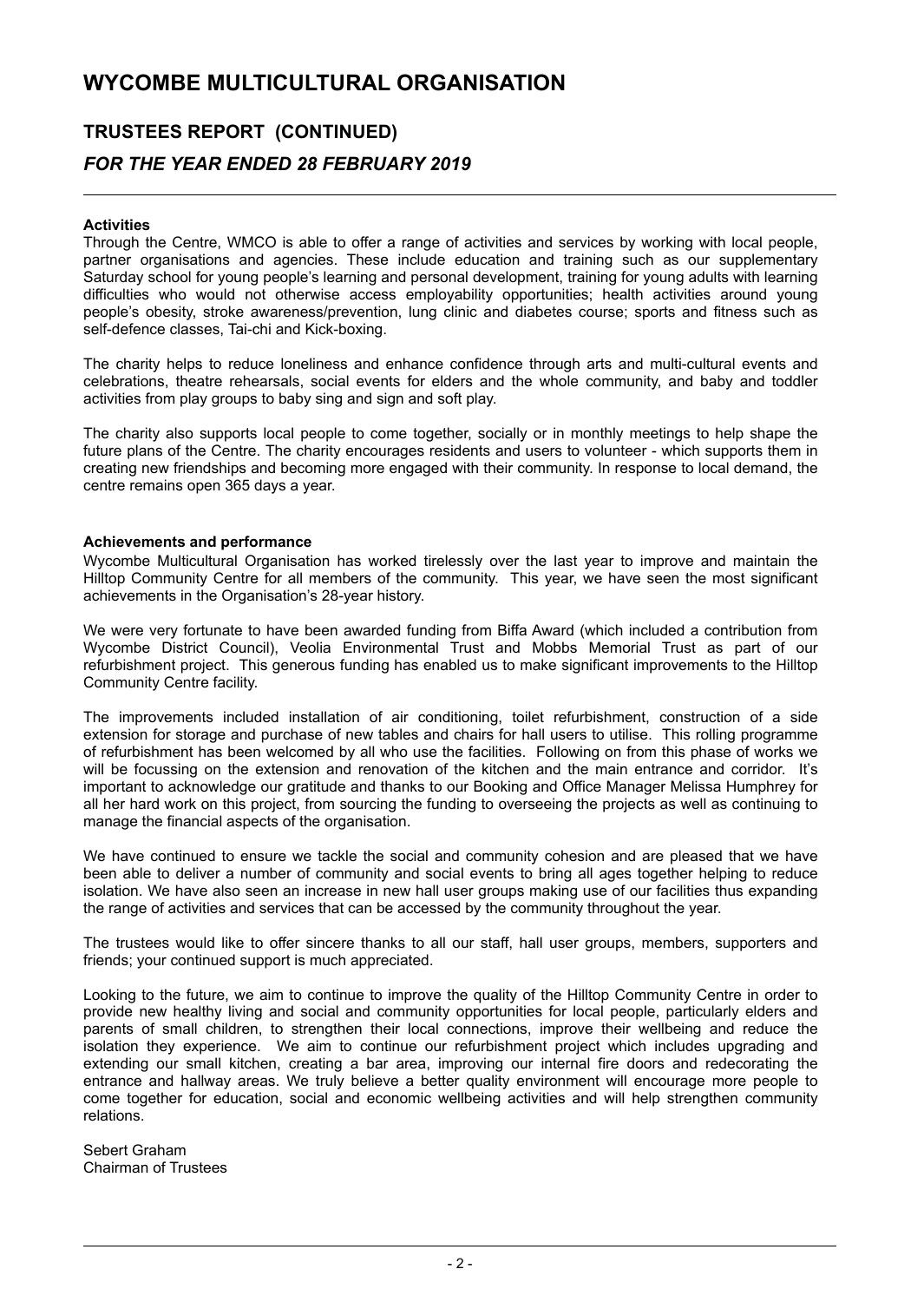### **TRUSTEES REPORT (CONTINUED)**

### *FOR THE YEAR ENDED 28 FEBRUARY 2019*

#### **Financial review**

The Trustees have kept under review the reserves policy. Consideration was given to funding risks and funds are kept at a level to ensure all financial commitments can be met.

The unrestricted funds are available to be spent for any of the purposes of the charity. Unrestricted funds at the year end were £27,804.

The charity has two restricted funds. The balance of these funds at the year end is £96,455.

#### **Risk management**

The trustees have assessed the major risks to which the charity is exposed, and are satisfied that systems are in place to mitigate exposure to the major risks.

#### **Structure, governance and management**

Wycombe Multicultural Organisation is controlled by its governing document, a constitution adopted on 28 March 1993. Its working name is WMCO.

The trustees who served during the year and up to the date of signature of the financial statements were:

Dr T Adoh Mr K Bonsu Mr S Gould Mr S Graham Ms Y Hector Mr R Mathias Mr H Oriabure Mr G Toney Mrs G Tulloch

#### **Recruitment and appointment of new trustees**

The Organisation is managed by a group of Trustees and a Management Committee, whom are elected at the AGM. The Committee comprises of members (volunteers) with a diverse range of skills and backgrounds. All Committee members are people from the local community and have a genuine interest in the benefits that the Organisation brings to those who live in the Wycombe District; working together to meet their social, cultural and educational needs of the community.

The trustees report was approved by the Board of Trustees.

**Mr S Graham** Chairman of Trustees Dated: 14 December 2019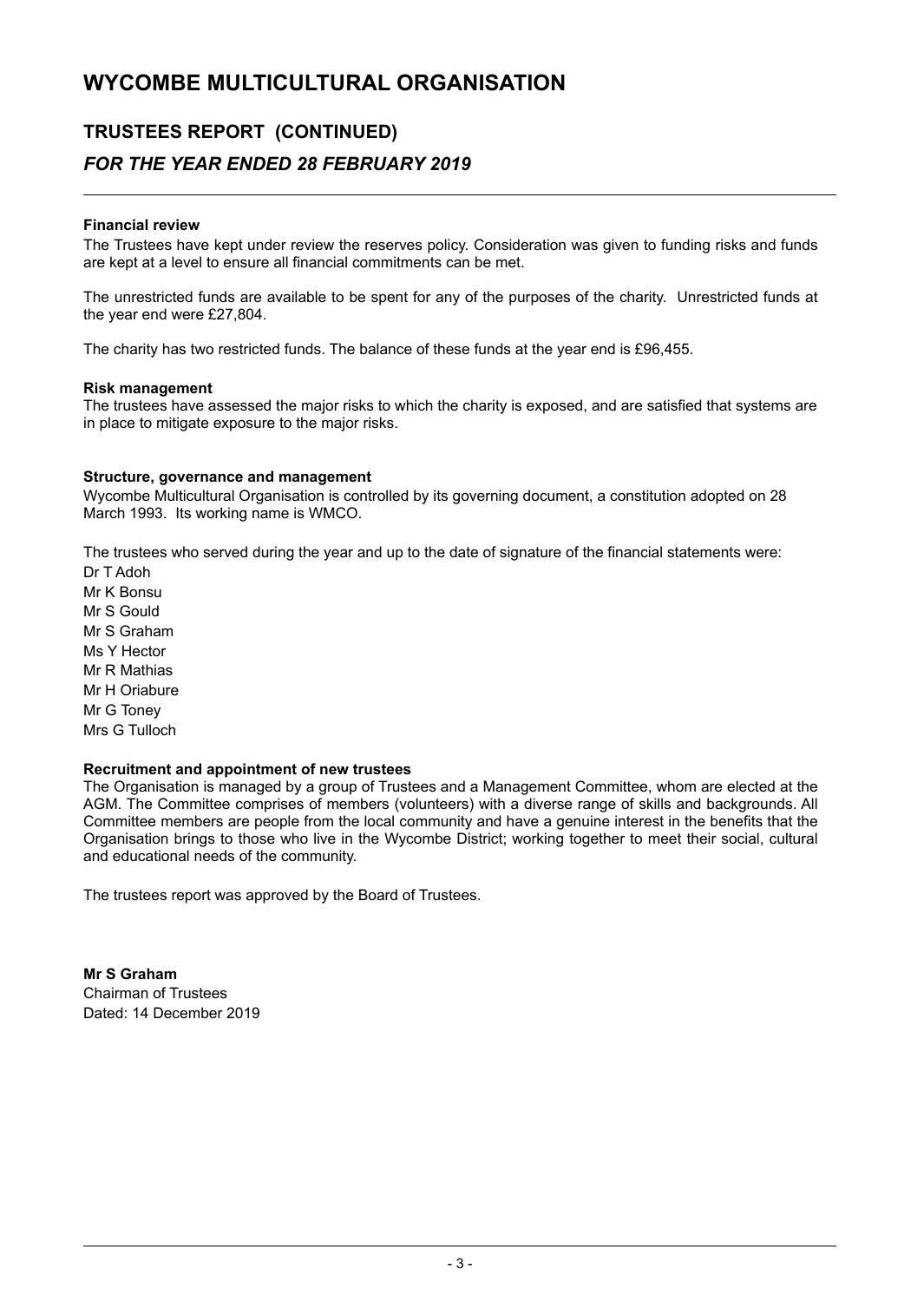### **INDEPENDENT EXAMINER'S REPORT**

### **TO THE TRUSTEES OF WYCOMBE MULTICULTURAL ORGANISATION**

I report to the trustees on my examination of the financial statements of Wycombe Multicultural Organisation (the charity) for the year ended 28 February 2019.

#### **Responsibilities and basis of report**

As the trustees of the charity you are responsible for the preparation of the financial statements in accordance with the requirements of the Charities Act 2011 (the 2011 Act).

I report in respect of my examination of the charity's financial statements carried out under section 145 of the 2011 Act. In carrying out my examination I have followed all the applicable Directions given by the Charity Commission under section 145(5)(b) of the 2011 Act.

#### **Independent examiner's statement**

Your attention is drawn to the fact that the charity has prepared financial statements in accordance with Accounting and Reporting by Charities preparing their accounts in accordance with the Financial Reporting Standard applicable in the UK and Republic of Ireland (FRS 102) in preference to the Accounting and Reporting by Charities: Statement of Recommended Practice issued on 1 April 2005 which is referred to in the extant regulations but has now been withdrawn.

I understand that this has been done in order for financial statements to provide a true and fair view in accordance with Generally Accepted Accounting Practice effective for reporting periods beginning on or after 1 January 2015.

I have completed my examination. I confirm that no matters have come to my attention in connection with the examination giving me cause to believe that in any material respect:

- 1 accounting records were not kept in respect of the charity as required by section 130 of the 2011 Act; or
- 2 the financial statements do not accord with those records; or
- 3 the financial statements do not comply with the applicable requirements concerning the form and content of accounts set out in the Charities (Accounts and Reports) Regulations 2008 other than any requirement that the accounts give a true and fair view which is not a matter considered as part of an independent examination.

I have no concerns and have come across no other matters in connection with the examination to which attention should be drawn in this report in order to enable a proper understanding of the financial statements to be reached.

Mr C Nisbet ACA Wilkins Kennedy

The Mill House Boundary Road Loudwater High Wycombe Bucks. HP10 9QN United Kingdom

Dated: 16 December 2019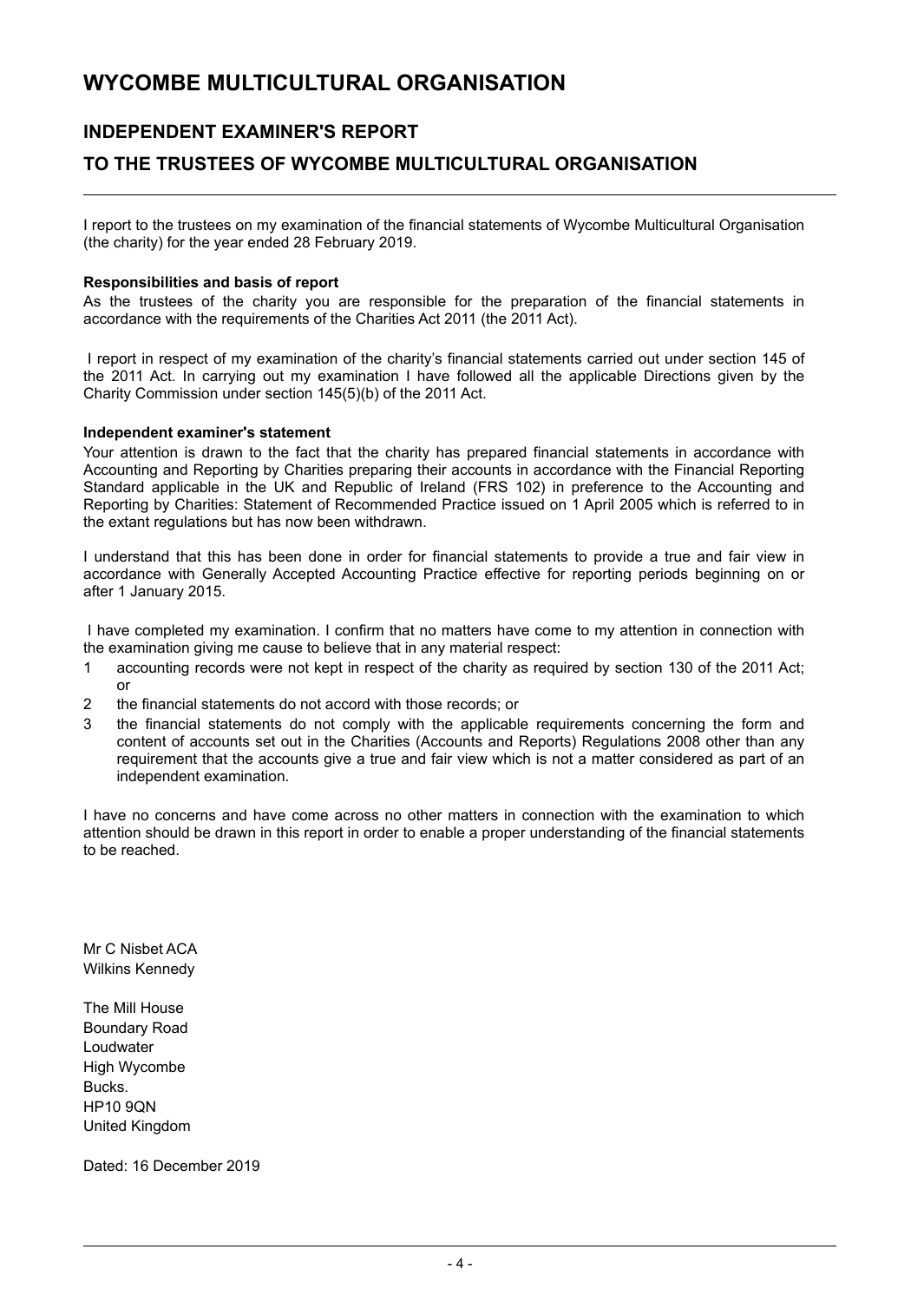# **STATEMENT OF FINANCIAL ACTIVITIES INCLUDING INCOME AND EXPENDITURE ACCOUNT**

### *FOR THE YEAR ENDED 28 FEBRUARY 2019*

|                                                                 |                | <b>Unrestricted</b><br>funds<br>2019 | <b>Restricted</b><br>funds<br>2019 | <b>Total</b><br>2019 | Total<br>2018 |
|-----------------------------------------------------------------|----------------|--------------------------------------|------------------------------------|----------------------|---------------|
|                                                                 | <b>Notes</b>   | £                                    | £                                  | £                    | £             |
| Income and endowments from:                                     |                |                                      |                                    |                      |               |
| Donations and legacies                                          | $\mathbf 2$    | 369                                  | 98,331                             | 98,700               | 210           |
| Charitable activities                                           | 3              | 63,644                               |                                    | 63,644               | 50,942        |
| Other trading activities                                        | 4              | 8,064                                |                                    | 8,064                | 10,970        |
| Investments                                                     | 5              | 27                                   |                                    | 27                   | 4             |
| Other income                                                    |                | 100                                  |                                    | 100                  | 489           |
| <b>Total income</b>                                             |                | 72,204                               | 98,331                             | 170,535              | 62,615        |
| Expenditure on:                                                 |                |                                      |                                    |                      |               |
| Raising funds                                                   | 6              | 7,413                                |                                    | 7,413                | 7,553         |
| Charitable activities                                           | $\overline{7}$ | 65,640                               | 3,696                              | 69,336               | 40,494        |
| <b>Total resources expended</b>                                 |                | 73,053                               | 3,696                              | 76,749               | 48,047        |
| Net (outgoing)/incoming resources before<br>transfers           |                | (849)                                | 94,635                             | 93,786               | 14,568        |
| Gross transfers between funds                                   |                | (1,090)                              | 1,090                              |                      |               |
| Net (expenditure)/income for the year/<br>Net movement in funds |                | (1,939)                              | 95,725                             | 93,786               | 14,568        |
| Fund balances at 1 March 2018                                   |                | 29,743                               | 730                                | 30,473               | 15,905        |
| Fund balances at 28 February 2019                               |                | 27,804                               | 96,455                             | 124,259              | 30,473        |

The statement of financial activities includes all gains and losses recognised in the year.

All income and expenditure derive from continuing activities.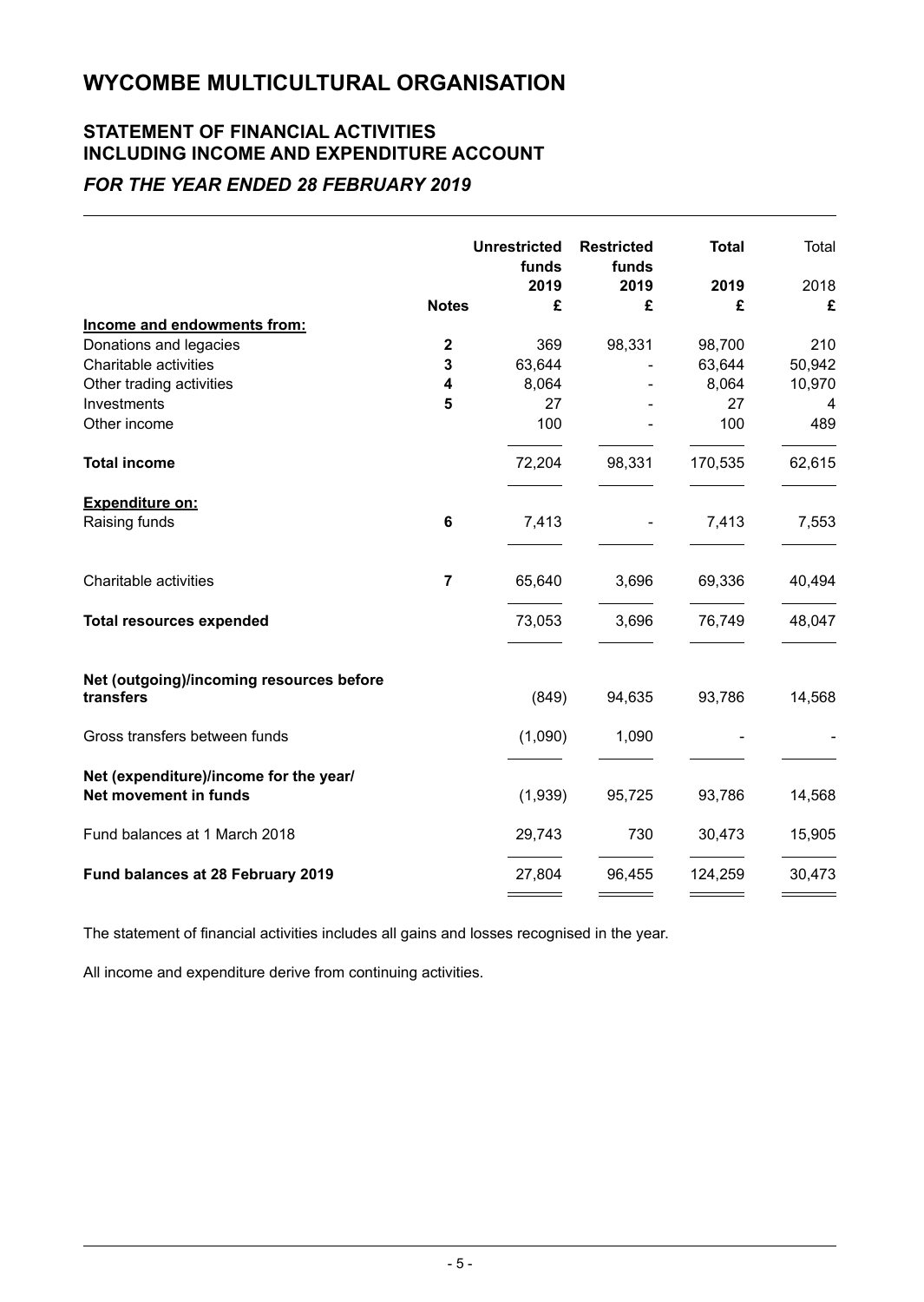### **BALANCE SHEET**

### *AS AT 28 FEBRUARY 2019*

|                                              |              | 2019      |         | 2018     |        |
|----------------------------------------------|--------------|-----------|---------|----------|--------|
|                                              | <b>Notes</b> | £         | £       | £        | £      |
| <b>Fixed assets</b>                          |              |           |         |          |        |
| Tangible assets                              | 11           |           | 95,008  |          | 2,048  |
| <b>Current assets</b>                        |              |           |         |          |        |
| <b>Stocks</b>                                | 12           | 2,410     |         | 2,749    |        |
| Debtors                                      | 13           | 6,767     |         | 4,966    |        |
| Cash at bank and in hand                     |              | 38,021    |         | 27,214   |        |
|                                              |              | 47,198    |         | 34,929   |        |
| Creditors: amounts falling due within        |              |           |         |          |        |
| one year                                     | 14           | (17, 947) |         | (6, 504) |        |
| Net current assets                           |              |           | 29,251  |          | 28,425 |
| <b>Total assets less current liabilities</b> |              |           | 124,259 |          | 30,473 |
|                                              |              |           |         |          |        |
| Income funds                                 |              |           |         |          |        |
| <b>Restricted funds</b>                      | 15           |           | 96,455  |          | 730    |
| <b>Unrestricted funds</b>                    |              |           | 27,804  |          | 29,743 |
|                                              |              |           | 124,259 |          | 30,473 |
|                                              |              |           |         |          |        |

The financial statements were approved by the Trustees on 14 December 2019

Mr S Graham **Trustee**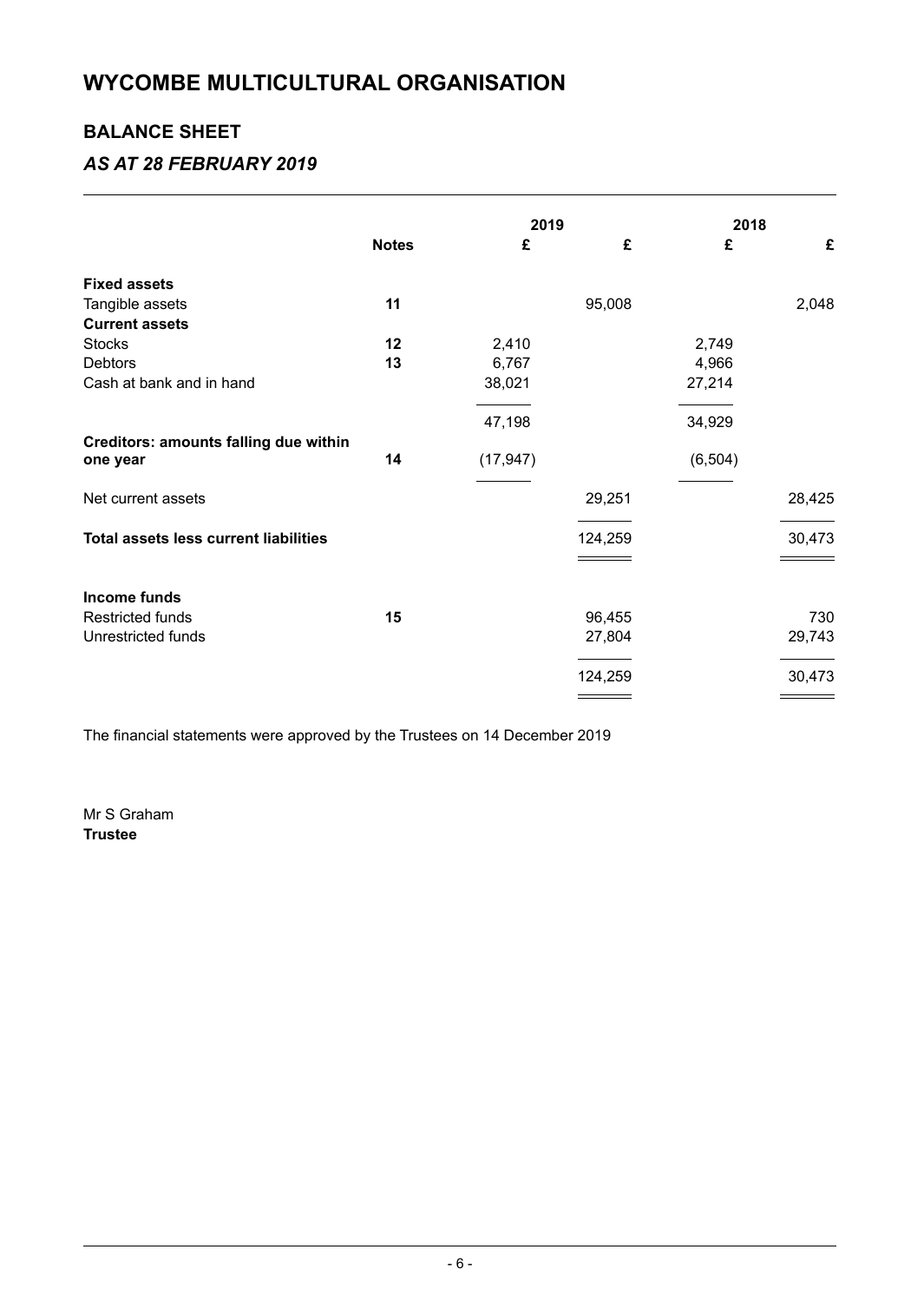# **NOTES TO THE FINANCIAL STATEMENTS** *FOR THE YEAR ENDED 28 FEBRUARY 2019*

#### **1 Accounting policies**

#### **1.1 Accounting convention**

The financial statements have been prepared in accordance with the charity's governing document, the Charities Act 2011 and "Accounting and Reporting by Charities: Statement of Recommended Practice applicable to charities preparing their accounts in accordance with the Financial Reporting Standard applicable in the UK and Republic of Ireland (FRS 102)" (as amended for accounting periods commencing from 1 January 2016). The charity is a Public Benefit Entity as defined by FRS 102.

The charity has taken advantage of the provisions in the SORP for charities applying FRS 102 Update Bulletin 1 not to prepare a Statement of Cash Flows.

The financial statements are prepared in sterling, which is the functional currency of the charity. Monetary amounts in these financial statements are rounded to the nearest £.

The financial statements have been prepared under the historical cost convention. The principal accounting policies adopted are set out below.

#### **1.2 Charitable funds**

Unrestricted funds are available for use at the discretion of the trustees in furtherance of their charitable objectives unless the funds have been designated for other purposes.

Restricted funds are subject to specific conditions by donors as to how they may be used. The purposes and uses of the restricted funds are set out in the notes to the financial statements.

#### **1.3 Incoming resources**

Income is recognised when the charity is legally entitled to it after any performance conditions have been met, the amounts can be measured reliably, and it is probable that income will be received.

Cash donations are recognised on receipt. Other donations are recognised once the charity has been notified of the donation, unless performance conditions require deferral of the amount.

Grants receivable are accounted for when there is sufficient information to enable the claim to be made or the claim has been made and there is clear indication to suggest the claim will be met. Grants which have conditions or time restrictions attached are deferred until these conditions or restrictions have been met.

#### **1.4 Resources expended**

Liabilities are recognised as expenditure as soon as there is a legal or constructive obligation committing the charity to that expenditure, it is probable that settlement will be required and the amount of the obligation can be measured reliably. All expenditure is accounted for on an accruals basis.

#### **1.5 Tangible fixed assets**

Tangible fixed assets are initially measured at cost and subsequently measured at cost or valuation, net of depreciation and any impairment losses.

Depreciation is recognised so as to write off the cost or valuation of assets less their residual values over their useful lives on the following bases:

| Leasehold improvements | Over 10 years straight line |
|------------------------|-----------------------------|
| Fixtures and fittings  | Over 4 years straight line  |
| Computers              | Over 3 years straight line  |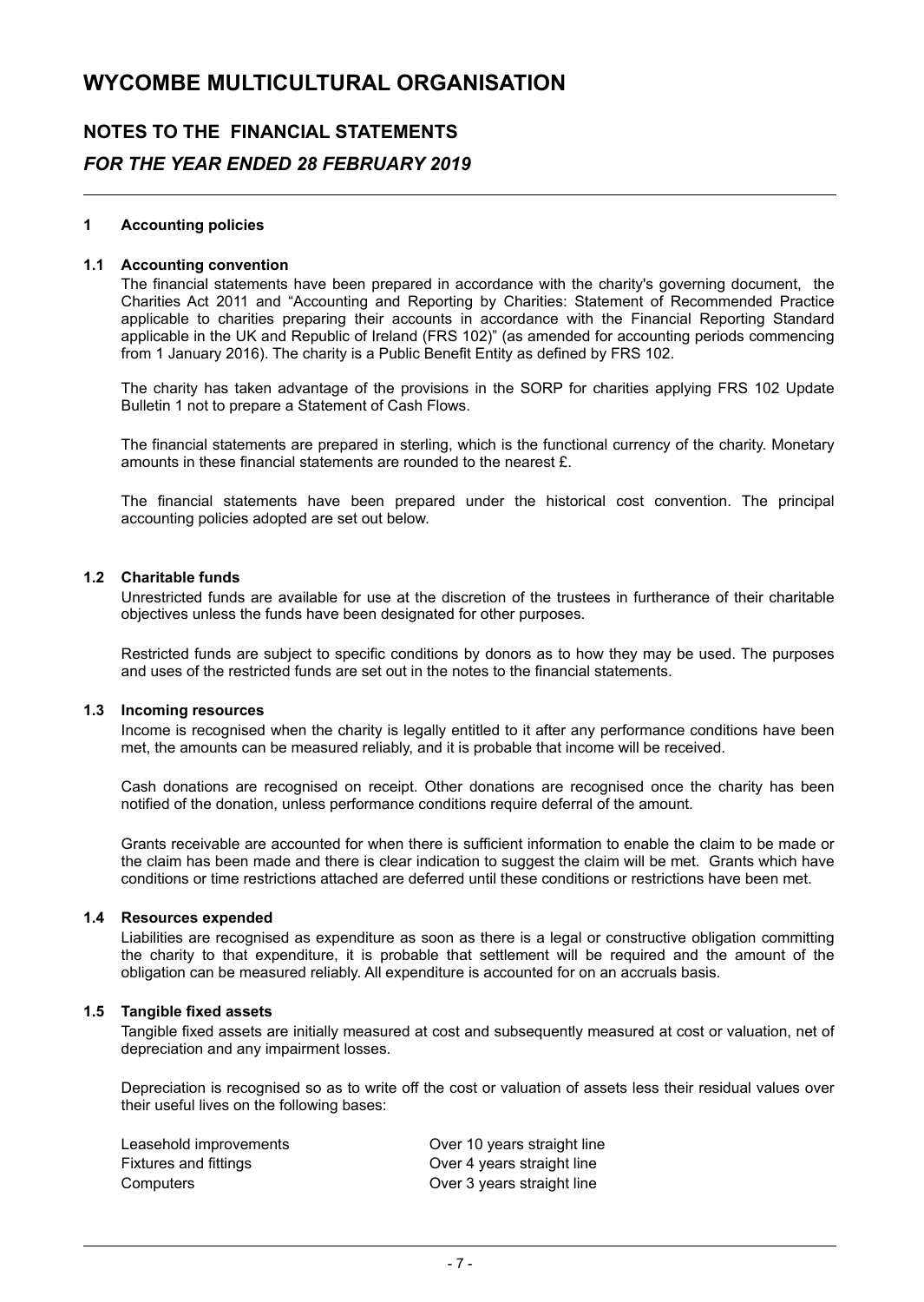# **NOTES TO THE FINANCIAL STATEMENTS (CONTINUED)** *FOR THE YEAR ENDED 28 FEBRUARY 2019*

#### **1 Accounting policies (Continued)**

#### **1.6 Stocks**

Stocks are valued at the lower of cost and net realisable value, after making due allowance for obsolete and slow moving items.

#### **2 Donations and legacies**

|                                              | <b>Unrestricted</b><br>funds | <b>Restricted</b><br>funds | <b>Total</b> | Total |
|----------------------------------------------|------------------------------|----------------------------|--------------|-------|
|                                              | 2019                         | 2019                       | 2019         | 2018  |
|                                              | £                            | £                          | £            | £     |
| Donations and gifts                          | 369                          |                            | 369          | 210   |
| Grants received                              |                              | 98,331                     | 98,331       |       |
|                                              | 369                          | 98,331                     | 98,700       | 210   |
| For the year ended 28 February 2018          | 210                          |                            |              | 210   |
|                                              |                              |                            |              |       |
| <b>Grants receivable for core activities</b> |                              |                            |              |       |
| <b>Biffa Award</b>                           |                              | 36,331                     | 36,331       |       |
| <b>Veolia Environmental Trust</b>            |                              | 59,000                     | 59,000       |       |
| <b>Mobbs Memorial Trust</b>                  |                              | 3,000                      | 3,000        |       |
|                                              |                              | 98,331                     | 98,331       |       |
|                                              |                              |                            |              |       |

Grants received during the year were for the refurbishment and extension of Hilltop Community Centre.

#### **3 Charitable activities**

|                                | Hire of the<br>centre | Hire of the centre |
|--------------------------------|-----------------------|--------------------|
|                                | 2019                  | 2018               |
|                                | £                     | £                  |
| Amounts received for hall hire | 63,644                | 50,942             |
|                                |                       |                    |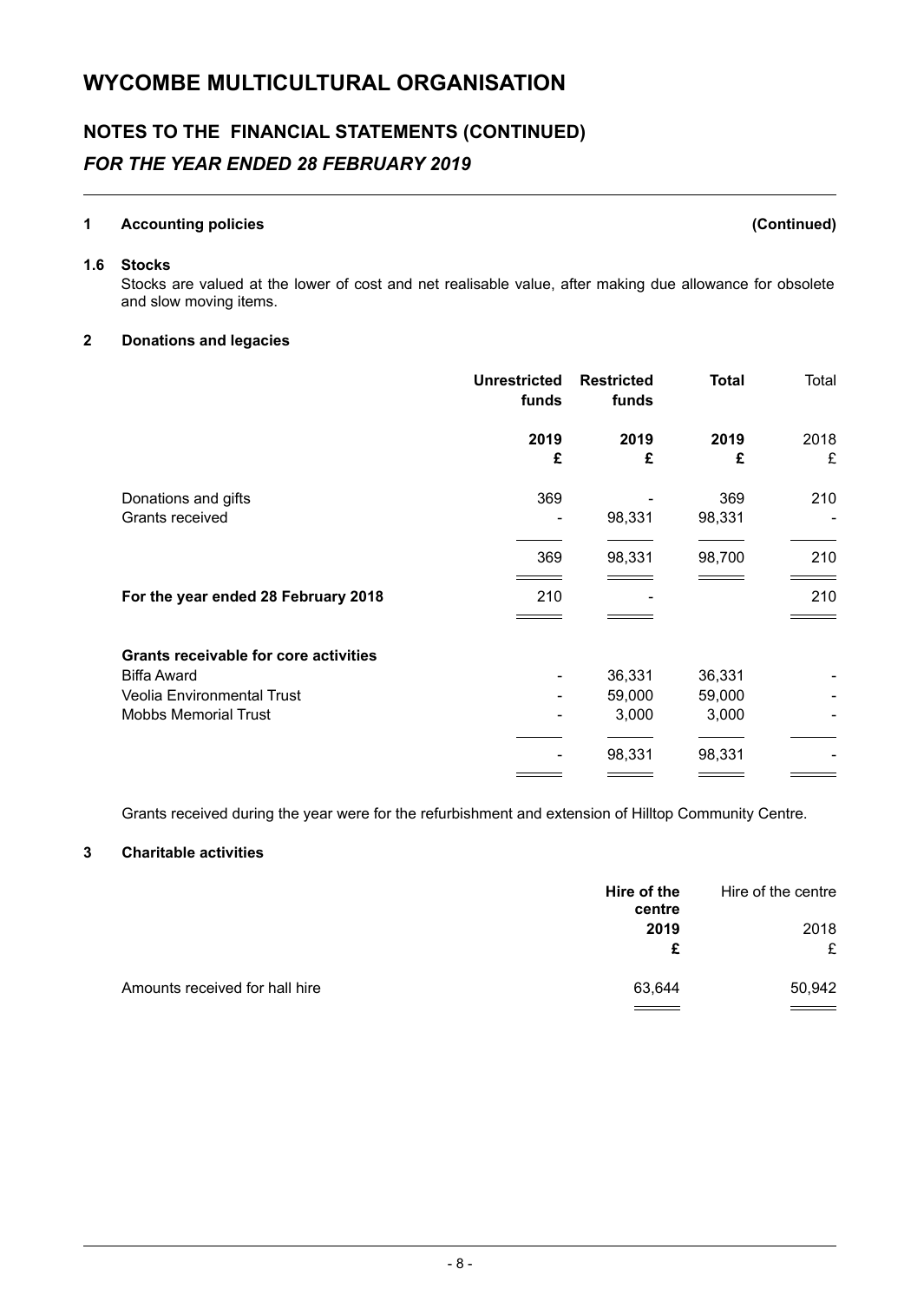# **NOTES TO THE FINANCIAL STATEMENTS (CONTINUED)** *FOR THE YEAR ENDED 28 FEBRUARY 2019*

#### **4 Other trading activities**

|                          | <b>Unrestricted</b><br>funds | Total  |
|--------------------------|------------------------------|--------|
|                          | 2019                         | 2018   |
|                          | £                            | £      |
| Membership subscriptions | 230                          | 260    |
| Fundraising events       | 7,834                        | 10,710 |
|                          |                              |        |
| Other trading activities | 8,064                        | 10,970 |
|                          |                              |        |

#### **5 Investments**

|                     | <b>Unrestricted</b><br>funds | Total          |
|---------------------|------------------------------|----------------|
|                     | 2019                         | 2018           |
|                     | £                            | £              |
| Interest receivable | 27                           | $\overline{4}$ |
|                     |                              |                |

#### **6 Raising funds**

|                                  | <b>Unrestricted</b><br>funds | Total     |
|----------------------------------|------------------------------|-----------|
|                                  | 2019<br>£                    | 2018<br>£ |
| <b>Fundraising and publicity</b> |                              |           |
| Bar purchases                    | 4,552                        | 5,469     |
| Food purchases                   | 1,171                        | 21        |
| <b>Entertainment costs</b>       | 1,292                        | 1,788     |
| Advertising                      | 75                           | 75        |
| Other fundraising costs          | 323                          | 200       |
| Fundraising and publicity        | 7,413                        | 7,553     |
|                                  | 7,413                        | 7,553     |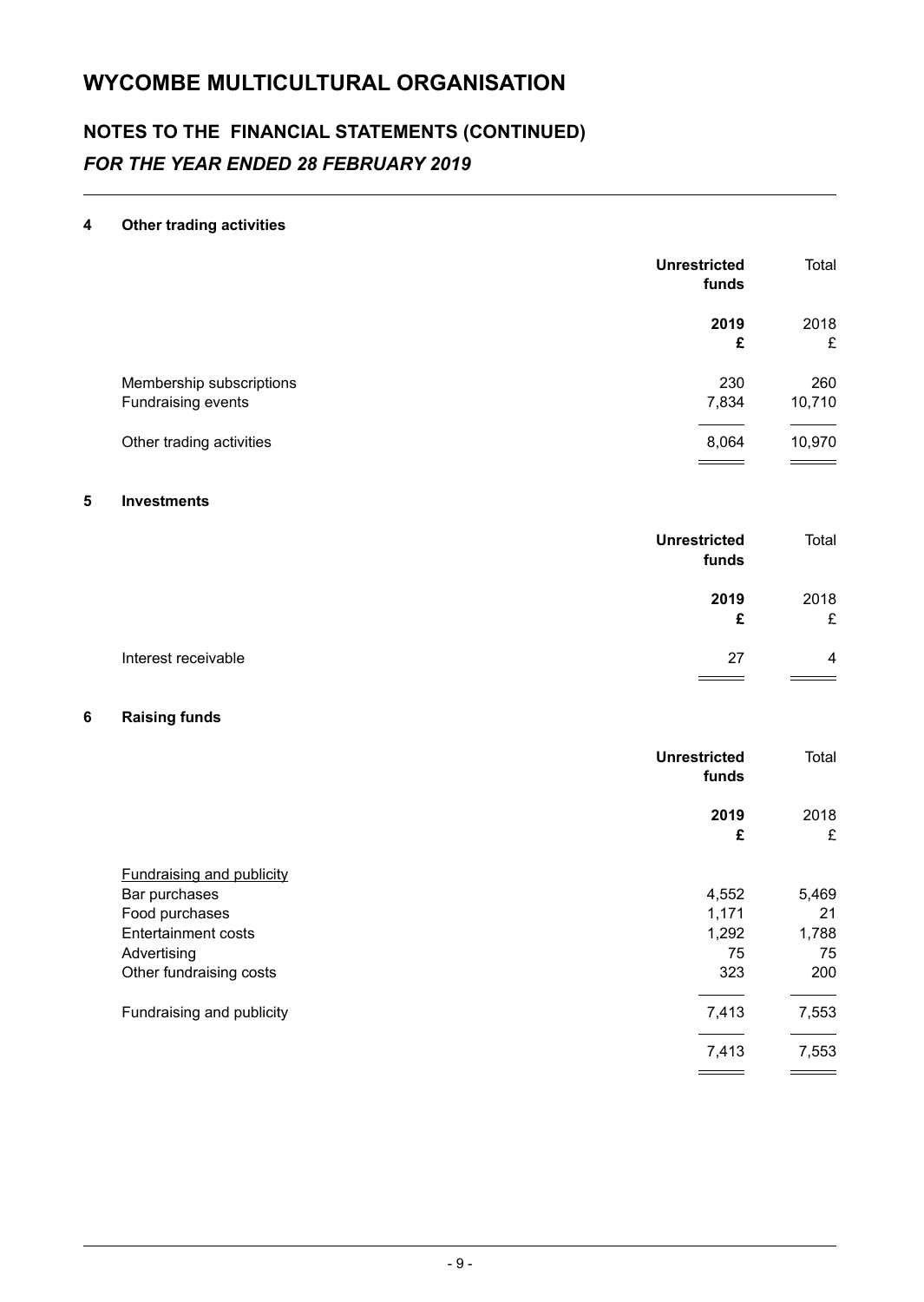# **NOTES TO THE FINANCIAL STATEMENTS (CONTINUED)** *FOR THE YEAR ENDED 28 FEBRUARY 2019*

#### **7 Charitable activities**

|                                        |                           | <b>Provision of Provision of</b><br>the Centre<br>2019 | the Centre<br>2018 |
|----------------------------------------|---------------------------|--------------------------------------------------------|--------------------|
|                                        |                           | £                                                      | £                  |
| Insurance                              |                           | 2,961                                                  | 2,906              |
| <b>Utilities</b>                       |                           | 8,262                                                  | 5,538              |
| Rent                                   |                           | 7,000                                                  | 7,000              |
| Telephone                              |                           | 921                                                    | 886                |
| <b>Sundries</b>                        |                           | 6,392                                                  | 100                |
| Repairs and maintenance                |                           | 17,226                                                 | 9,834              |
| Administration                         |                           | 5,657                                                  | 3,445              |
| Caretakers costs                       |                           | 8,672                                                  | 7,255              |
| Subscriptions and licenses             |                           | 537                                                    | 244                |
| IT software and support                |                           | 539                                                    | 571                |
| Postage and stationery                 |                           | 185                                                    | 67                 |
|                                        |                           | 58,352                                                 | 37,846             |
| Share of governance costs (see note 8) |                           | 10,984                                                 | 2,648              |
|                                        |                           | 69,336                                                 | 40,494             |
|                                        |                           |                                                        |                    |
| Analysis by fund                       |                           |                                                        |                    |
| Unrestricted funds                     |                           | 65,640                                                 | 40,494             |
| <b>Restricted funds</b>                |                           | 3,696                                                  |                    |
|                                        |                           | 69,336                                                 | 40,494             |
|                                        |                           |                                                        |                    |
| For the year ended 28 February 2018    |                           |                                                        |                    |
| Unrestricted funds                     |                           | 40,494                                                 |                    |
|                                        |                           |                                                        |                    |
| <b>Support costs</b>                   |                           |                                                        |                    |
|                                        | <b>Support Governance</b> | 2019                                                   | 2018               |

|                             | costs | <b>Support Governance</b><br>costs |        | 2018  |
|-----------------------------|-------|------------------------------------|--------|-------|
|                             | £     | £                                  | £      | £     |
| Depreciation                |       | 5,316                              | 5,316  | 1,253 |
| Independent Examination Fee |       | 1,050                              | 1,050  | 1,020 |
| Professional fees           | ۰     | 4,618                              | 4,618  | 375   |
|                             |       | 10,984                             | 10,984 | 2,648 |
| Analysed between            |       |                                    |        |       |
| Charitable activities       | ۰     | 10,984                             | 10,984 | 2,648 |
|                             |       |                                    |        |       |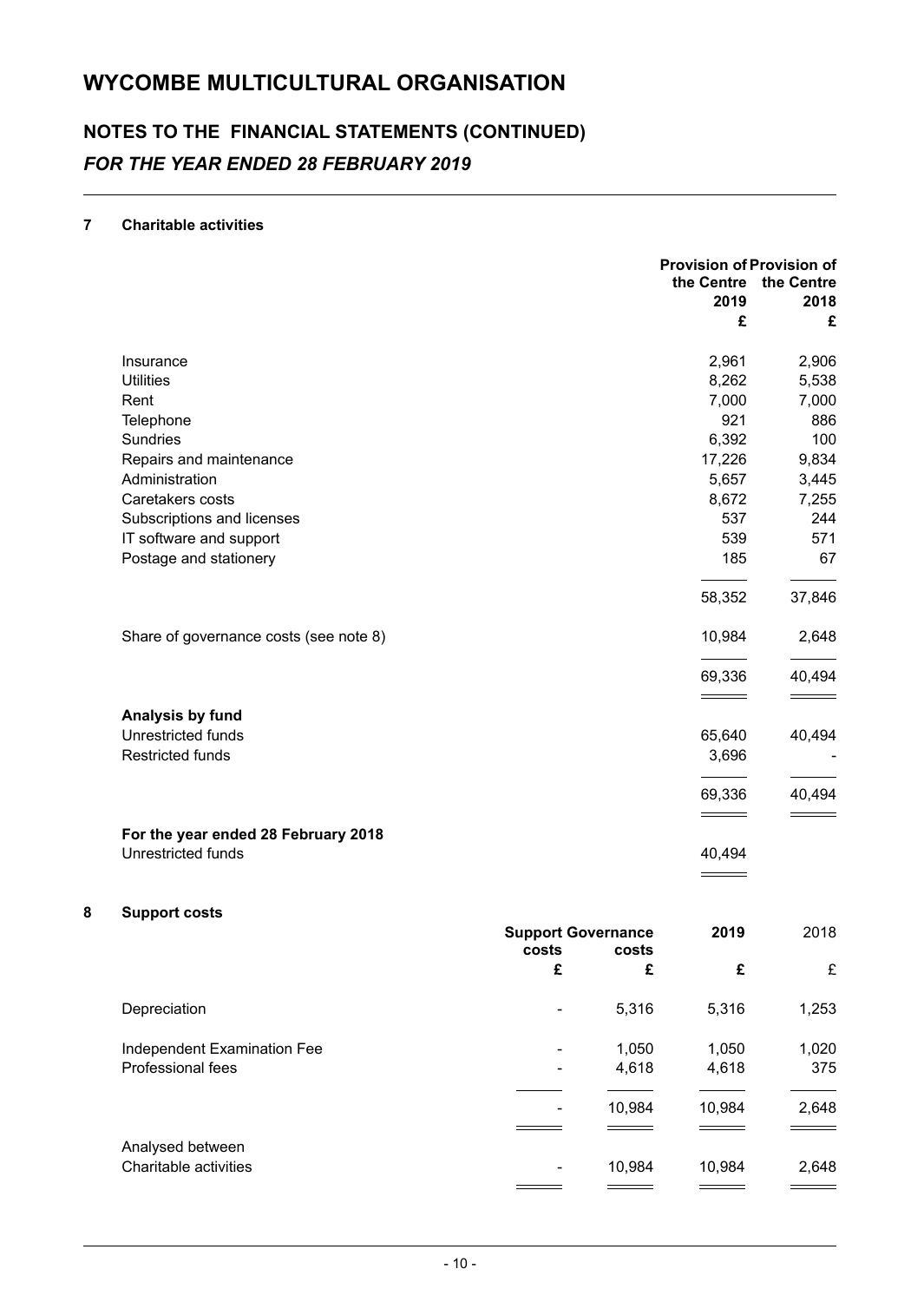# **NOTES TO THE FINANCIAL STATEMENTS (CONTINUED)** *FOR THE YEAR ENDED 28 FEBRUARY 2019*

#### **9 Trustees**

None of the trustees (or any persons connected with them) received any remuneration during the year, but one of them was reimbursed a total of £7,900 caretaking expenses (2018- one trustee was reimbursed £7,279).

#### **10 Employees**

There were no employees during the year.

#### **11 Tangible fixed assets**

|                                    | Leasehold<br>improvements | <b>Fixtures and</b><br>fittings | <b>Computers</b> | <b>Total</b> |
|------------------------------------|---------------------------|---------------------------------|------------------|--------------|
|                                    | £                         | £                               | £                | £            |
| Cost                               |                           |                                 |                  |              |
| At 1 March 2018                    | 6,528                     | 7,859                           |                  | 14,387       |
| <b>Additions</b>                   | 96,421                    | 1,155                           | 700              | 98,276       |
| At 28 February 2019                | 102,949                   | 9,014                           | 700              | 112,663      |
| <b>Depreciation and impairment</b> |                           |                                 |                  |              |
| At 1 March 2018                    | 6,528                     | 5,811                           |                  | 12,339       |
| Depreciation charged in the year   | 3,696                     | 1,386                           | 234              | 5,316        |
| At 28 February 2019                | 10,224                    | 7,197                           | 234              | 17,655       |
| <b>Carrying amount</b>             |                           |                                 |                  |              |
| At 28 February 2019                | 92,725                    | 1,817                           | 466              | 95,008       |
| At 28 February 2018                |                           | 2,048                           |                  | 2,048        |
|                                    |                           |                                 |                  |              |

#### **12 Stocks**

|    |                                      | 2019<br>£ | 2018<br>£ |
|----|--------------------------------------|-----------|-----------|
|    | Bar stock                            | 2,410     | 2,749     |
| 13 | <b>Debtors</b>                       |           |           |
|    | Amounts falling due within one year: | 2019<br>£ | 2018<br>£ |
|    | Trade debtors                        | 1,221     | 1,915     |
|    | Prepayments and accrued income       | 5,546     | 3,051     |
|    |                                      | 6,767     | 4,966     |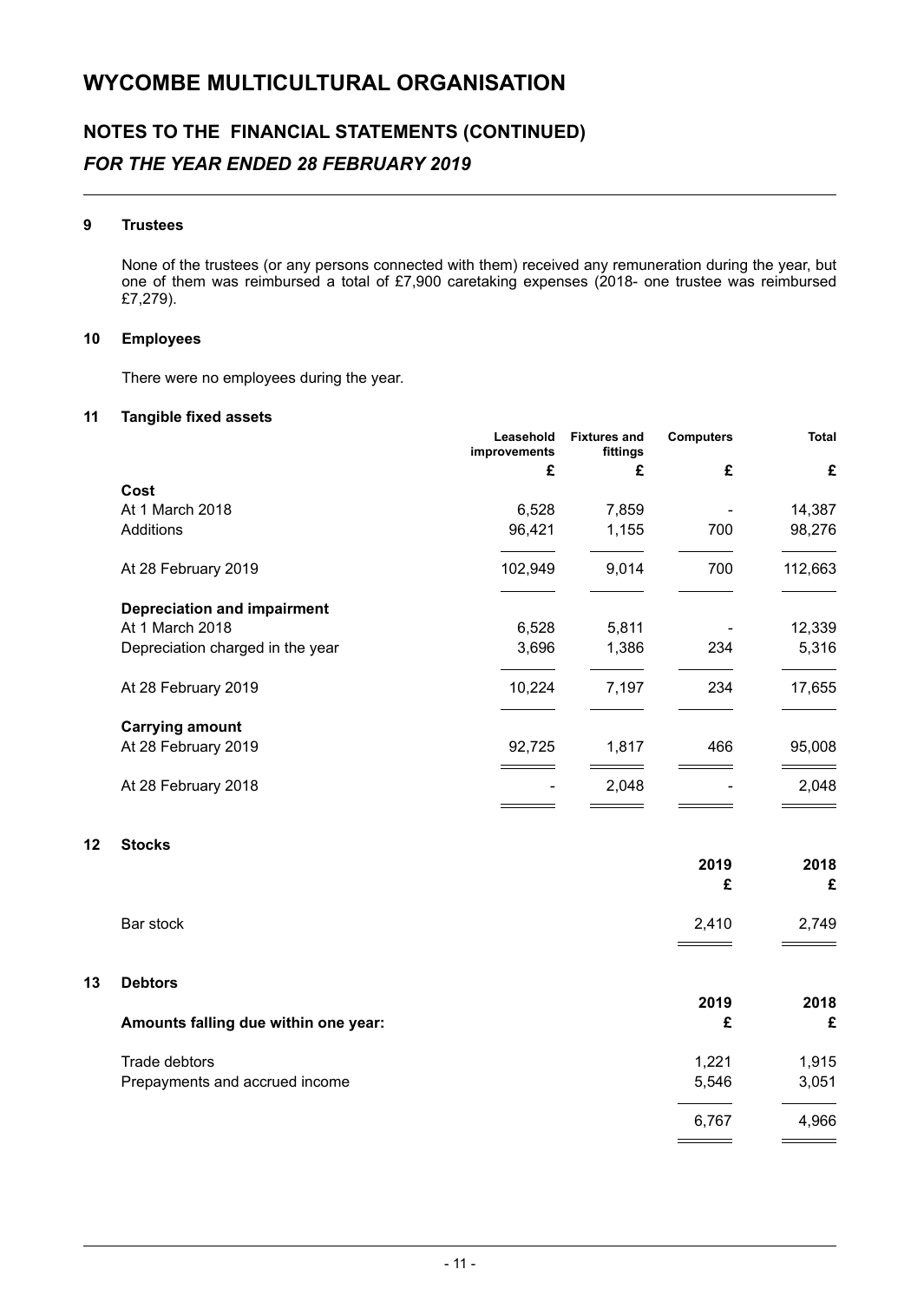# **NOTES TO THE FINANCIAL STATEMENTS (CONTINUED)** *FOR THE YEAR ENDED 28 FEBRUARY 2019*

#### **14 Creditors: amounts falling due within one year**

|                                                 | 2019<br>£       | 2018<br>£      |
|-------------------------------------------------|-----------------|----------------|
| Other creditors<br>Accruals and deferred income | 3,600<br>14,347 | 3,230<br>3,274 |
|                                                 | 17,947          | 6,504          |

#### **15 Restricted funds**

The income funds of the charity include restricted funds comprising the following unexpended balances of donations and grants held on trust for specific purposes:

|                           | <b>Movement in funds</b>          |                       |                              |                  |                                          |
|---------------------------|-----------------------------------|-----------------------|------------------------------|------------------|------------------------------------------|
|                           | <b>Balance at</b><br>1 March 2018 | Incoming<br>resources | <b>Resources</b><br>expended | <b>Transfers</b> | <b>Balance at</b><br>28 February<br>2019 |
|                           | £                                 | £                     | £                            | £                | £                                        |
| <b>IT Fund</b>            | 730                               | ۰                     |                              |                  | 730                                      |
| Centre Refurbishment Fund | ۰                                 | 98,331                | (3,696)                      | 1,090            | 95,725                                   |
|                           | 730                               | 98,331                | (3,696)                      | 1,090            | 96,455                                   |
|                           |                                   |                       |                              |                  |                                          |

The IT fund relates to an IT grant from Reach. Reach is a learning and development project set up to provide IT and soft-skills training to the local community. In particular the over 50's, unemployed, single parents and the NEET group.

The Centre Refurbishment fund relates to grants received from Biffa Award, Veolia Environmental Trust and Mobbs Memorial Trust. The income is for refurbishment of the community centre toilets, installation of air conditioning, purchase of new tables and chairs and the creation of a timber framed lean-to storage extension.

The transfer from unrestricted funds to restricted funds related to additional costs incurred which were not covered by the grant income received for the air conditioning units and lean-to storage extension.

#### **16 Analysis of net assets between funds**

|                                                          | Unrestricted<br>2019<br>£ | <b>Restricted</b><br>2019 |           |           | <b>Total</b> | Total |
|----------------------------------------------------------|---------------------------|---------------------------|-----------|-----------|--------------|-------|
|                                                          |                           |                           | 2019<br>£ | 2018<br>£ |              |       |
|                                                          |                           | £                         |           |           |              |       |
| Fund balances at 28 February 2019 are<br>represented by: |                           |                           |           |           |              |       |
| Tangible assets                                          | 2,283                     | 92.725                    | 95,008    | 2,048     |              |       |
| Current assets/(liabilities)                             | 25,521                    | 3.730                     | 29,251    | 28,425    |              |       |
|                                                          | 27.804                    | 96.455                    | 124.259   | 30,473    |              |       |
|                                                          |                           |                           |           |           |              |       |